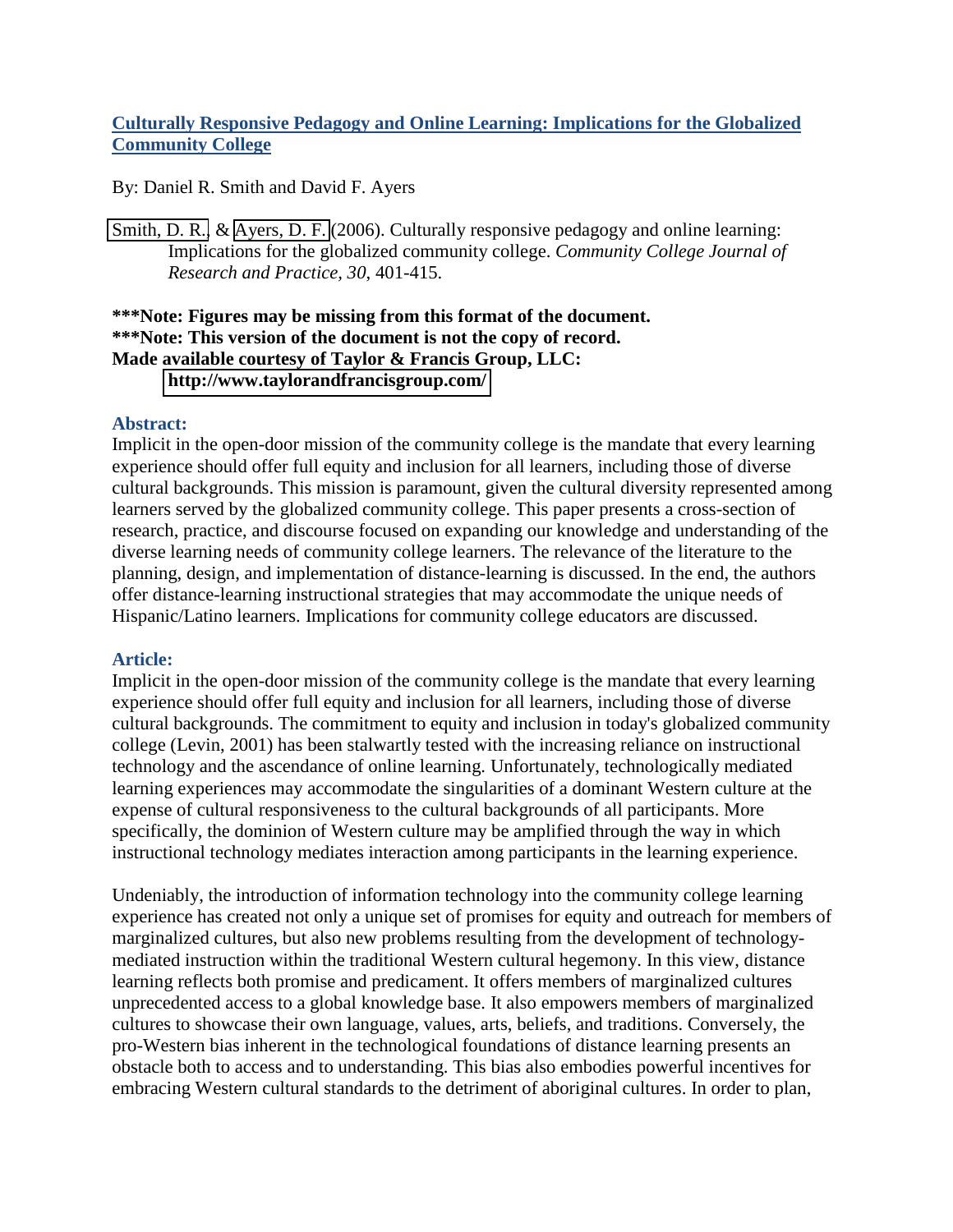design, implement, and assess online learning experiences that are culturally responsive, community college educators must understand the cultural perspectives, learning styles, and cognitive and psychological ethos of non-Western peoples. Unless cultural diversity is accounted for in both the distance and traditional learning environments, the open-access mission of the community college will have no meaning within the globalized context of late modernity.

This paper presents a cross-section of research, practice, and discourse focused on expanding our knowledge of, and sensitivity to, the diverse learning needs of community college learners. In this paper we will address how members of different cultures (a) communicate, perceive their world, and relate to both cultural "insiders" and "outsiders," and (b) assimilate and process new learning, behave in different educational settings, and make their needs and interests known. The literature is reviewed in four sections. In the first section we explore how membership in culturally defined groups relates to differences in world view and individual learning styles. In the second section, we turn our attention to specific challenges that cultural diversity poses to distance and online learning. In the third section we discuss current theories and practical methodologies for accommodating cultural diversity through digitally mediated distance learning. Finally, in the fourth section we present various practical applications of culturally responsive pedagogies and the extent to which they accommodate the unique needs of Hispanic/Latino learners.

### CULTURE AND LEARNING

Culture, as defined by anthropologists, is the sum total of all learned behavior. It is passed down from generation to generation through individuals and human groups, and it exerts a profound influence on our behavior, our attitudes, how we solve problems, how we interact with each other as social beings, the values we carry with us, and the spiritual beliefs we hold. Cultural uniqueness is manifest on many different social levels, and these different levels are often referred to as communities. A community can be broadly defined as a nation, social class, or race, or it can be more specifically defined as an organization or club, a neighborhood, a church, mosque, or temple, or a school (Williams-Green, Holmes, & Sherman, 1997). Along similar lines, Lauzon (1999) refers to communities of practice. These are characterized by consensus among a group of knowledgeable peers and a shared inventory of relevant concepts, ideas, theories, beliefs, values, and appropriate actions that are utilized in order to solve problems in the community's sphere of influence and to maintain social cohesion.

Membership in culturally defined communities is often associated with a delineated range of learning styles and cognitive processes. In other words, culture shapes the way we make meaning of our experiences in the world. As an example, Dunn and Griggs (1995) found that members of culturally defined groups tend to share common learning styles, and that these learning styles differentiate one such group from another. Table 1 presents a comparative list of the fundamental dimensions of Western versus non-Western cultural views. These are broad generalizations and encompass a tremendous amount of community and individual diversity (Sanchez & Gunawardena, 1998). It should be noted, however, that Dunn and Griggs caution against using this principle to stereotype learners by group membership. Dunn and Griggs propose that within each cultural group, individuals display unique learning style preferences that differentiate them from other members of the group.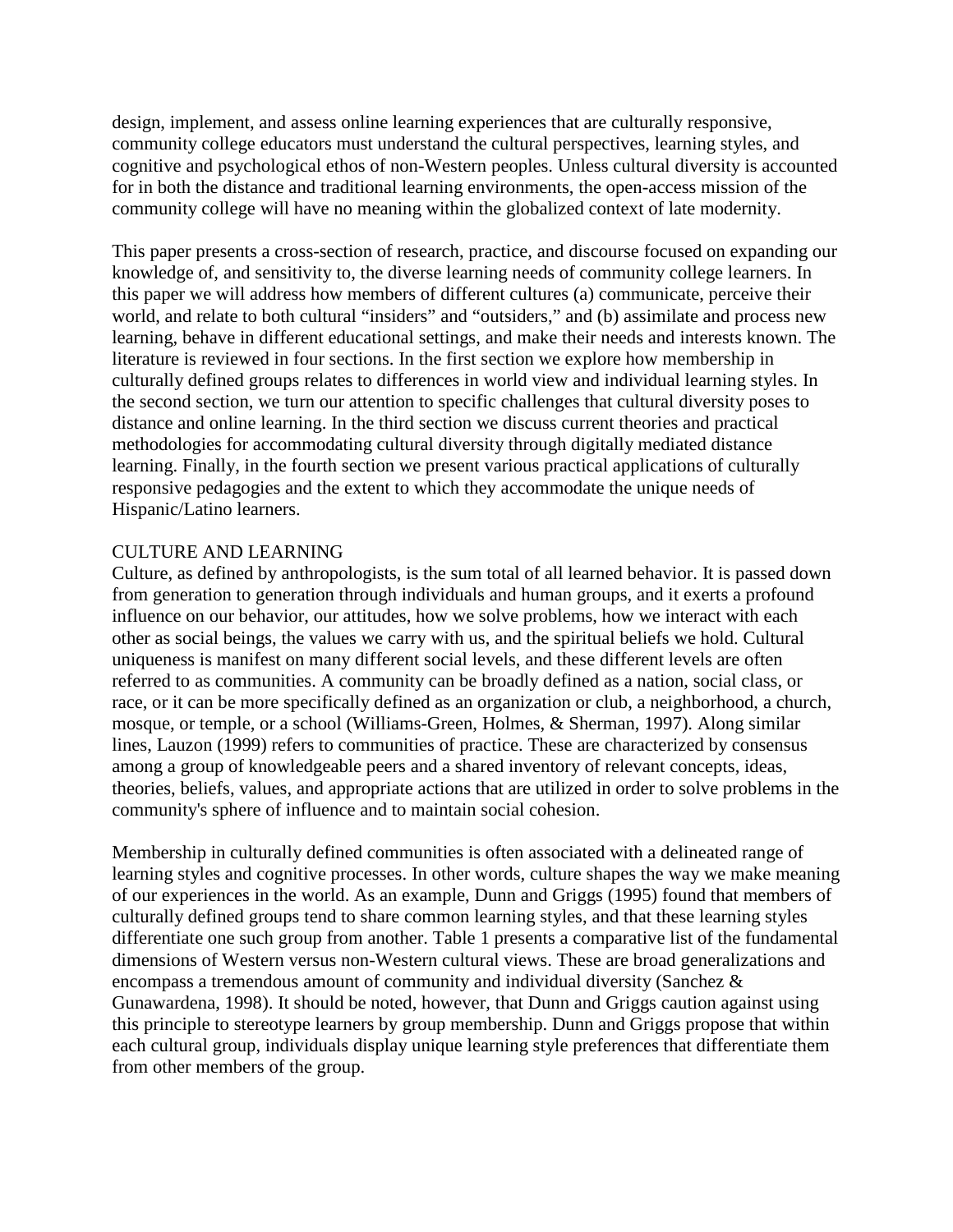We propose that the way in which members of Western cultures make meaning of their experience in the world is shaped in large part by an analytic, mechanistic world view in which decision-making is based on matters of expediency, efficiency, and cost-benefit considerations. To date, this ideology dominates Western curricula, and has been given new vigor through the economic hegemony of advanced capitalism. In contrast, members of non-Western cultures tend to be more holistic in the way they make meaning of their experience in the world. Accordingly, decision-making is more likely to take into consideration the interdependence of living things and the environment. Both natural and human elements—as well as their interrelationships—are incorporated in the construction of meaning and purpose (Chen, Mashhadi, Ang, & Harkrider, 1999).

One dimension of culturally-based learning style differences that has received a great deal of attention in educational research is that which has been conceived of by Hofstede (1997) as individualism versus collectivism, more specifically the extent to which individual or group needs and interests are dominant. This concept is similar to the concept of field-dependent versus field-independent cultures (Witkin, Moore, Goodenough, & Cox, 1977). Witkin et al. define the tendency to rely primarily on internal referents as being field-independent, and the tendency to rely consistently upon external referents as being field-dependent. He categorized Western cultures as primarily field-independent and non-Western cultures as field-dependent.

Triandis (1995) expanded Hofstede's (1997) concept to identify three chief attributes upon which individualists and collectivists differ: (a) conception of self, whereby individualists define self as an autonomist entity independent of the group psyche, and collectivists define self in terms of group connectedness; (b) goal relationships, whereby personal goals take priority for individualists, as opposed to collectivists who subordinate personal goals to group goals; and (c) relative importance of attitudes and norms, wherein social behavior for individualists is more likely to be driven by their own beliefs, values, and attitudes, while those of collectivists are more likely steered by social norms, responsibilities, and obligations. Whereas Hofstede perceived the traits of individualism and collectivism as dichotomously related, Triandis (1995) presented them as a multifaceted cultural construct which manifests itself across a continuum, both among groups and individuals within groups. Table 2 presents a general cognitive style comparison between the traits of field-dependency and field-independency.

The relationships among learning styles and culture are not necessarily related to geographical separation of communities. For example, in the United States, African Americans live within the context of a dominant Westernized social and cultural milieu; however, African Americans are heavily influenced by cultural practices originating from specific communities in Africa, either directly or through Black-Caribbean and Latin-American traditions derived from the African diaspora. By the same token, the cultures of many Hispanic/Latino communities are deeply rooted in the traditions of the indigenous peoples of the Caribbean, Mesoamerica, and South America. Within both cultures, social institutions such as the church and family are paramount and have reinforced and reproduced cultural uniqueness. Thus, although descendents of peoples indigenous to Africa, the Americas, and Europe grow up within close physical proximity of one another, the cultural perspectives and corresponding learning styles can differ significantly. As opposed to that of their analytic, individualistic, field-independent Anglo American neighbors, Hispanic/Latino styles share much more in common with the holistic, collectivist, field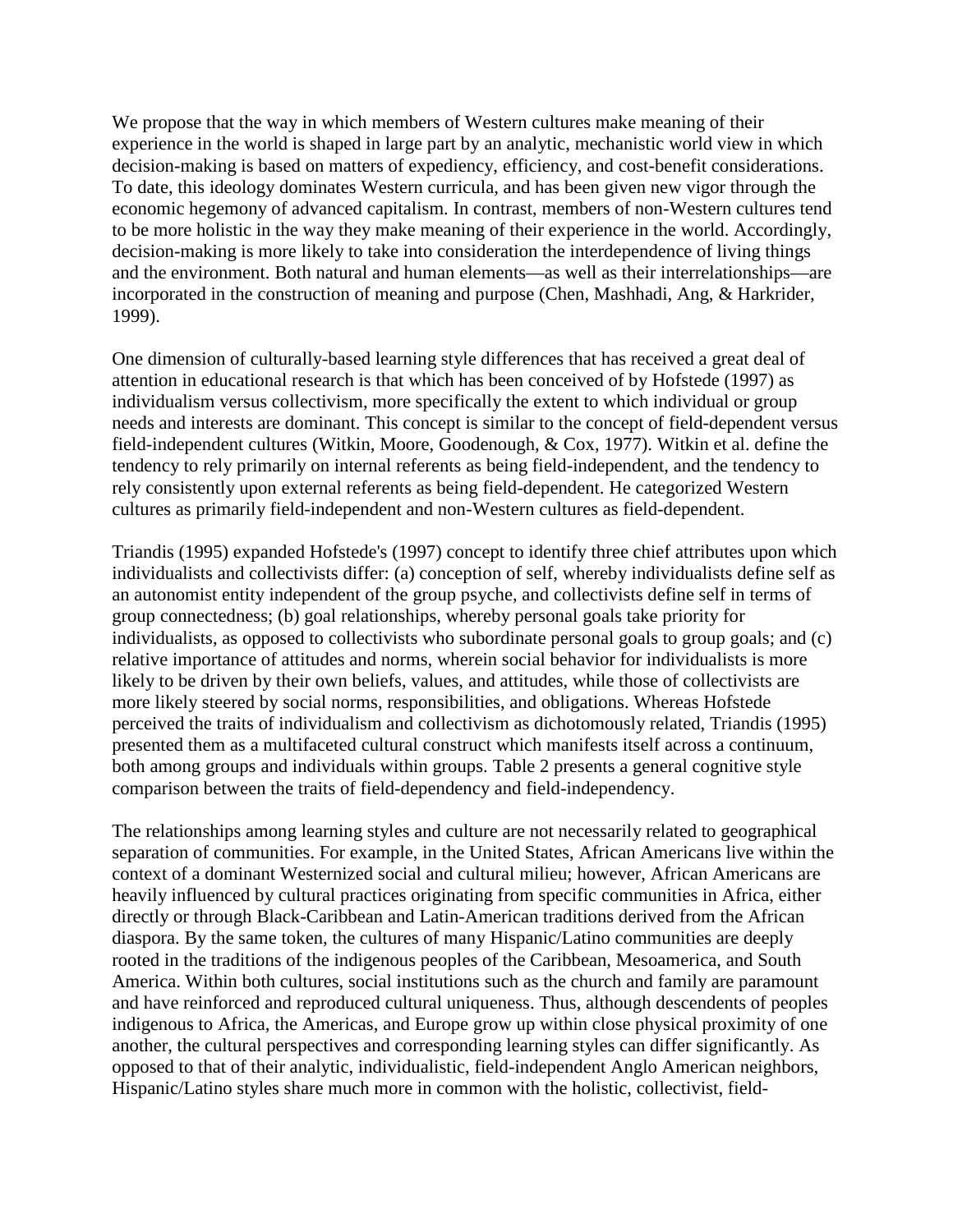dependent cultures of African Americans and their African mother continent (Durodoye & Hildreth, 1995).

#### CULTURE AND DISTANCE LEARNING

In light of the conceptual relationships between culture and learning, it becomes crucial for educators to reflect critically upon educational practices that accommodate the diverse needs of learners from different cultural backgrounds (Chen et al., 1999). For community college educators, responsiveness to cultural uniqueness must emerge in the planning, design, implementation, and assessment of learning experiences, particularly those offered at a distance through instructional technologies. In such programming endeavors, it is important for educators to recognize the inconsistency with which people of various world views may interpret the world around them. More specifically, discourses such as spoken or written words, images, activities, and body language may be assigned diverse meanings by individuals of different cultures. That is, members of any given culture may make meaning of specific discursive signs in a way that is markedly distinct when compared to members of other cultures.

In the case of distance education, technology translates certain discourses into electronic messages that are transmitted from the sender to the receiver (Holmes & LaBoone, 2002). Since technology is largely dominated by Western ideologies, the conversion of discourses into electronic messages may inappropriately take on a Western world view. In other words, when discourses are intricately nuanced with specific cultural meanings, such meanings may be "lost in translation" as they are converted to Western-dominated electronic media. As such, technology-based instruction—although it appears to be culturally neutral—may, in fact, rest upon values and assumptions of the dominant culture (Chen et al., 1999).

In addition to the semiotic problem of accurately translating discourses into electronic media, challenges for community college educators may also occur when core pedagogical values within one culture are inappropriate within another (McLoughlin, 2000). For example, as apparent in Table 1, many cultures approach learning from a heuristic, context-based perspective. However, the nature of computer-mediated distance learning often reduces knowledge to explicit discrete data, which decontextualizes content and encourages linear, analytical thinking. Western-designed, prepackaged computer courseware often isolates the learner from his or her peers. This creates advantages for those whose cultural backgrounds emphasize the desirability of individual autonomy, while presenting marked disadvantages for learners socialized in field-dependent cultures—such as those of Asia and Latin America (Bowers, 1988). Joo (1999) cautioned that the Internet itself tends to reinforce a "World Information Order," which she defines as the flow of information from the Western, industrialized world to developing countries. This order fails to ensure mutual respect and the protection of epistemological diversity. Internet-based technologies offer an unprecedented opportunity for aboriginal languages and cultures to showcase their perspectives and accomplishments. However, Joo alleges that true social and cultural exchange is impeded by the overwhelming dominance of the English language and Western ideologies on the Internet. Joo further warns that this World Information Order is self-reinforcing; the greater the dominance of Western ideologies, the more incentives there are for people of marginalized cultures to assimilate Western epistemologies and ideological discourses. In this way, the rich cultural and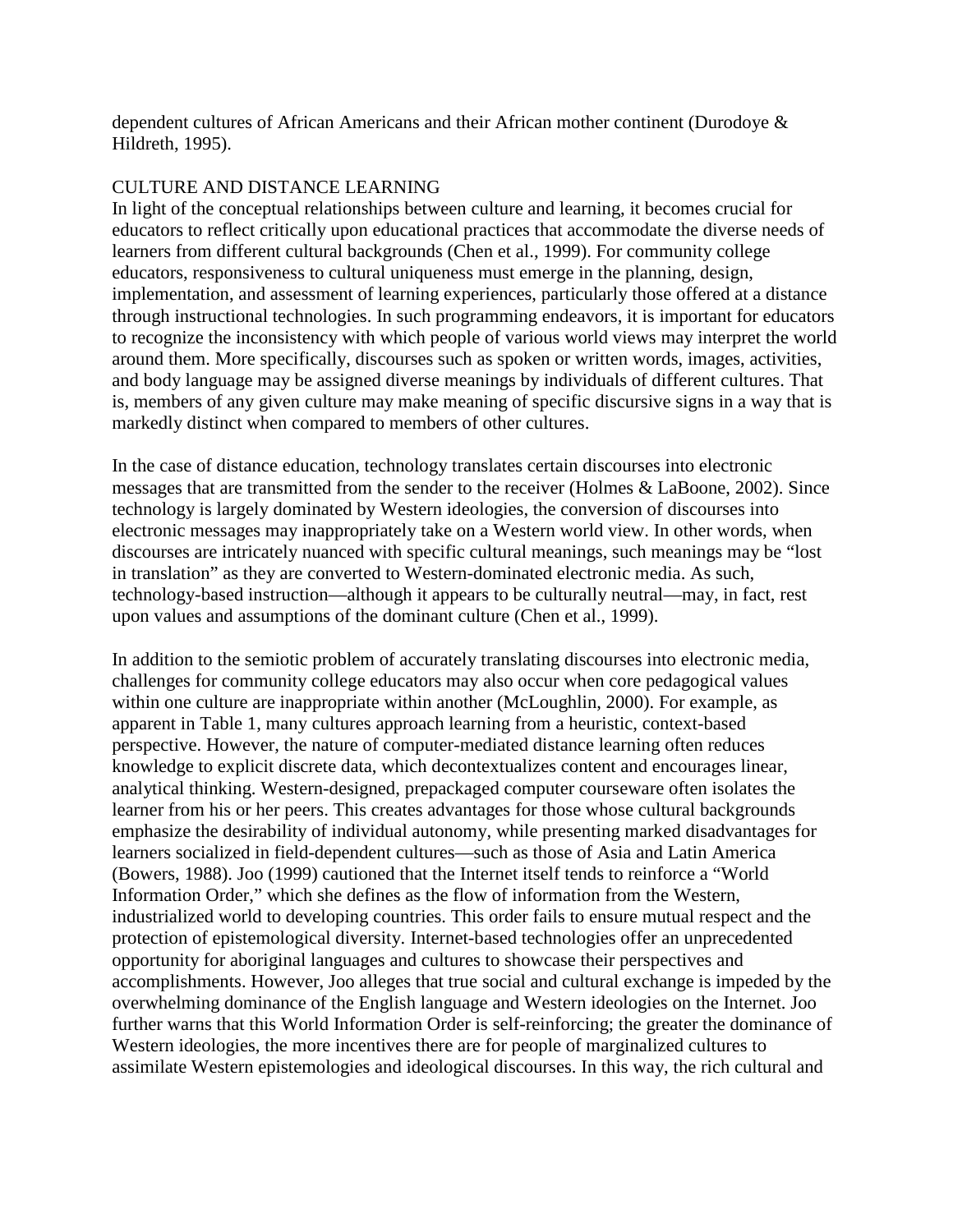linguistic traditions of countless world cultures dissipate into an epistemological and ideological global hegemony (Joo, 1999).

Even when educators attempt to address some of the problems associated with cultural diversity and distance learning—such as encouraging collaborative work through online discussion forums—cultural problems can still ensue. The expectation to initiate discussion, to critique the ideas of others, and to question knowledge or the instructor is anathema to cultural traditions that stress social harmony and deference to authority (Joo, 1999; McLoughlin, 2000). Even within cultures essentially Western-aligned or heavily influenced by Western philosophy, significant regional differences have been found in student attitudes and levels of comfort with technologybased instruction. Van den Branden and Lambert (1999) found that students of Northern and Western European countries show significant preferences for studying with computers compared with their peers in Southern, Central, and Eastern European countries. Perhaps this is a reflection of the more contextual, collaborative, relationship-based nature of Mediterranean and East European societies.

Utilizing theoretical constructs based on Hofstede's (1997) and Triandis' (1995) concepts of cultural differences in individual versus collective social behavior, Anakwe, Kessler and Christensen (1999) sought to determine if variants in cultural perspective influence learners' propensity towards distance learning. In a culturally diverse sample of 424 undergraduate and graduate students in two northeastern business schools, their work revealed a significant relationship between an individual's cultural background and his or her overall attitude toward distance learning. More importantly, perhaps, this research indicated that students from more individualist-grounded cultures possessed motives and communication patterns more in accord with distance learning, whereas members of collectivist cultures tended to view any form of technologically mediated instruction as undesirable. Though this study did not involve community college learners, it still raises questions about the access, inclusion, and distance learning at community colleges serving learners from collectivist cultures.

## DESIGNING CULTURALLY RESPONSIVE DISTANCE LEARNING EXPERIENCES

The design of distance learning experiences can draw from many educational philosophies, learning theories, and pedagogical methods. But, educational programs must be aligned with learner needs, interests, values, student perceptions, communication styles, and desired learning outcomes that apply within a particular cultural context (Boone, Safrit, & Jones, 2002; Joo, 1999; Lagier, 2003). Focusing on this challenge, Henderson (1993; 1996) identified three primary instructional design paradigms that relate to culture and learning. First is the inclusive paradigm, which surveys and discusses social, cultural, and historical perspectives of minority groups, but does so within the framework—and from the perspective—of the dominant culture. Second is the inverted paradigm, which attempts specifically to design a learning experience from the minority perspective, but fails to provide the learner with educationally valid experiences within the dominant culture. Third is the unidimensional paradigm, which excludes or denies cultural diversity, and assumes that educational experiences are the same for all students.

Henderson (1993; 1996) rejects these models, finding each unsatisfactory in promoting equity and inclusion among culturally diverse learners. In response, Henderson proposes a fourth model which he refers to as the multiple-cultures model of instructional design. This model embodies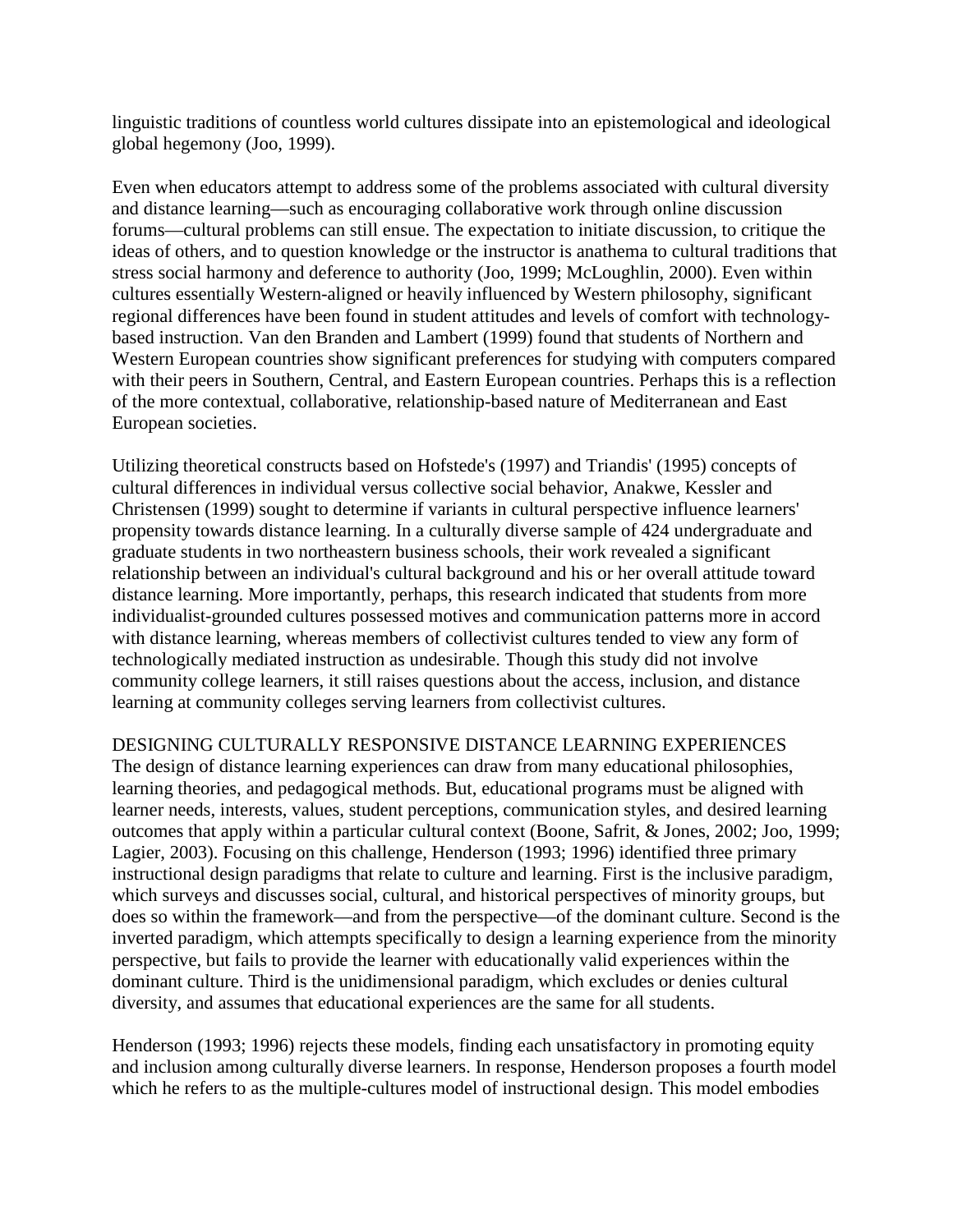both constructivist and cooperative learning principles, whereby educational programming allows for variability and flexibility. The model also encourages participants to learn through interaction with the instructor and with each other. Ideally, learning materials developed through this model will reflect multiple cultural values and perspectives, including multiple ways of learning and teaching that combine both dominant and minority cultural values.

Building on Henderson's work, McLoughlin (2000) developed a methodological framework for promoting equity and cultural sensitivity in distance learning. McLoughlin added four additional dimensions of design to Henderson's multiple-cultures model: (a) cultural maintenance, (b) ownership of learning, (c) communities of inquiry, and (d) provisions of multiple perspectives. Each dimension is discussed below.

The first dimension, cultural maintenance, can be accomplished by integrating culturally distinctive art forms, language and phraseology, social traditions, colors, and community relationships into distance-learning media. This task can be more easily facilitated through collaboration in the planning and design process among course developers and members of the target community (see also Boone et al. 2002). According to McLoughlin (2000), learning experiences should afford learners the freedom to decide on personally and culturally relevant paths toward the achievement of learning objectives. Furthermore, in order to foster a sense of ownership among participants in a learning experience, educators must include a variety of tasks and projects designed to demonstrate achievement of learning objectives as well as authentic assessment of learning outcomes based on learner-selected criteria.

With respect to ownership of learning, McLoughlin (2000) encourages educators to provide personal and group online workspaces that encourage both private reflection and cooperative support. The concept of community of inquiry springs from constructivist learning theory and embodies the following principles:

- 1. Learning is contextualized in action and played out in everyday situations.
- 2. True knowledge is acquired through active participation.
- 3. Learning is a process of social action and engagement rooted in distinctive ways of thinking, acting, and communicating.
- 4. Learning can be assisted by experts and solidified through apprenticeship.
- 5. Learning is an important means of participating in a social environment.

In this way, the online environment facilitates the development of social support networks among learners. Such networks can be helpful for many adult learners.

Finally, McLoughlin (2000) suggests that multiple perspectives can be integrated into a Webbased environment. This can be achieved by eschewing teacher-directed pedagogies in favor of student-centered learning activities. In this view, texts should not be prescribed by the teacher. Rather, using the constructivist approach, learners should actively identify new links to relevant, culturally appropriate websites. In this way, learners may enhance the learning experience by sharing culturally rich learning materials with their instructor and peers. Furthermore, the value of these learning materials escalates when learners justify and articulate the relevance of such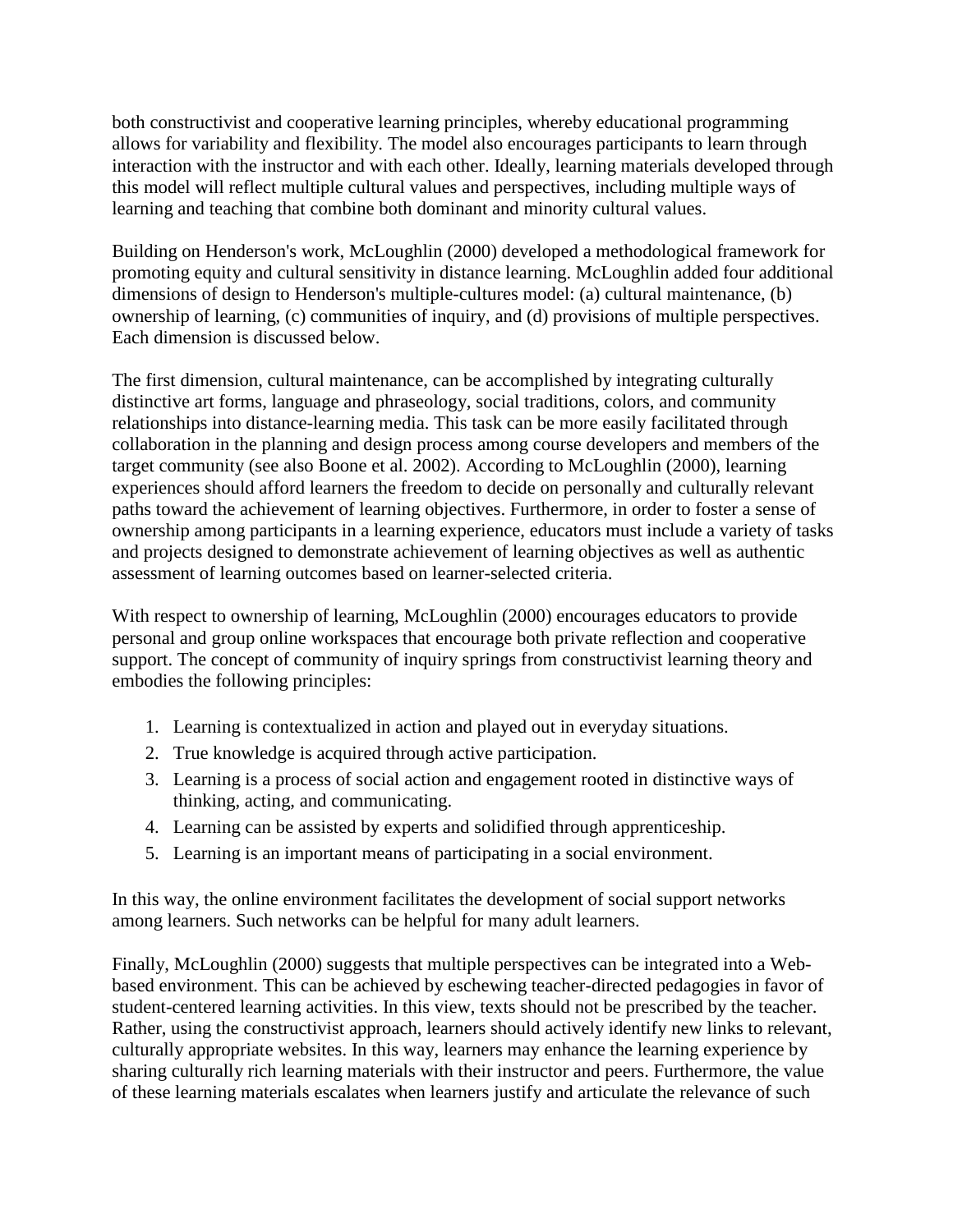resources to the skills, knowledge, and dispositions to be addressed in the course. Multiple perspectives may also permeate the learning experience when leaders and experts in the learners' immediate communities are invited to participate in course planning, design, implementation, and evaluation (McLoughlin, 2000; see also Boone et al. 2002).

Grounding their efforts in the constructivist principles outlined by Collins (1997), Chen, et al. (1999) designed several distance-learning initiatives for a culturally eclectic group of adult learners in Singapore. These researchers stressed eight dichotomous learning goals: (a) thoughtfulness versus memorization, (b) whole tasks versus component skills tasks, (c) breadth versus depth of knowledge, (d) diverse versus uniform expertise, (e) understanding versus access, (f) cognitive versus physical fidelity, (g) authentic versus abstract problem solving, and (g) multimedia communication versus direct one-way communication. Community college educators seeking to align their practice with constructivist approaches to facilitating learning may consider these eight learning goals in planning and designing online learning experiences that include learners of diverse cultural backgrounds.

Although there may be "better" instructional designs for distance education based on cultural diversity, because of individual differences, there is no real "best" design. This axiom is even more applicable to the typical distance-education cohort, which is neither monocultural nor gender exclusive, but rather multicultural and mixed gender. It is, therefore, advisable to diversify the learning activities of an online course such that it accommodates numerous learning styles and provides a reasonable degree of flexibility and adaptability to individual needs (Sales Ciges, 2001). Similarly, Sanchez and Gunawardena (1998) recommend the following:

In general, when trying to accommodate a variety of learning styles in the instructional design, it is always best to design alternative activities to reach the same objective and give the students the option of selecting from these alternative activities those which best meet their preferred learning style. (p. 59)

Many practitioners have suggested that the flexibility which leads to individual and cultural diversity in the online learning environment can be well served by the introduction of collaborative learning (Sales Ciges, 2001; Sanchez & Gunawardena, 1998; Cifuentes & Murphy, 2000; McLoughlin, 1999; 2000). Collaborative learning is founded upon constructivist theories in human development and takes place when the human mind shapes itself by selecting preferred patterns of interaction with its physical, social, and cultural environments. All human beings develop universal cognitive abilities; but, the specific ways in which these abilities are translated into actions are a function of the social and educational environments in which other human beings share information and act as learning mediators (Sales Ciges, 2001). Sharing information and experiences in this manner can occur not only face to face, but in "virtual communities," where learners who are distributed geographically communicate with each other and with their instructors electronically. Videoconferencing, computer conferencing, e-mail, chat, discussion boards, and the Internet enable and empower such virtual communities (Cifuentes & Murphy, 2000). From the collaborative and constructivist perspective, the teacher's capacity to produce effective patterns of interaction with and among learners is a primary concern. The staging of a learning community that engenders open exchange of ideas, information, and sentiment is the goal of encouraging such communicative interactions (Sales Ciges, 2001).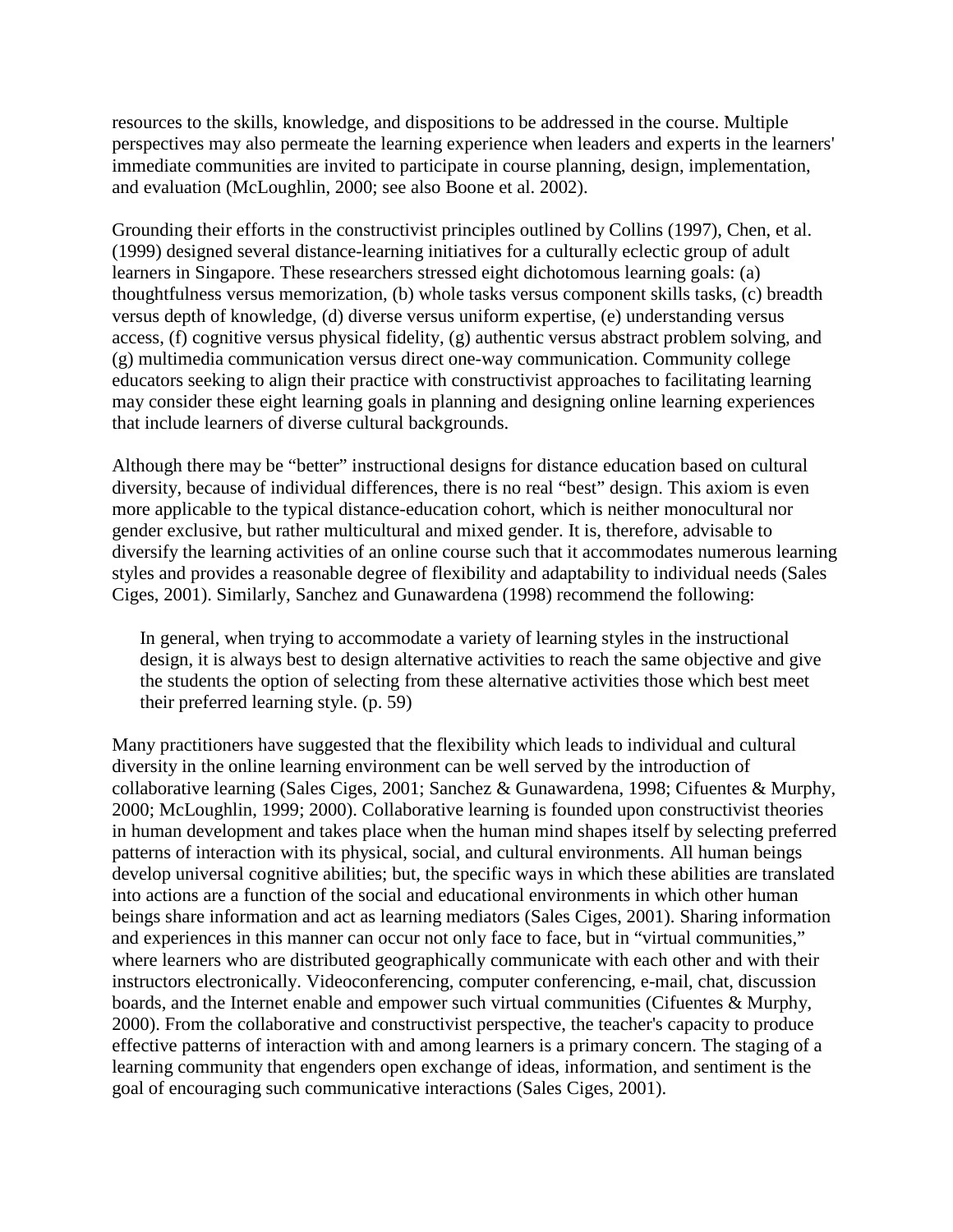If collaborative learning is to make the most of the rich cultural diversity that is represented among community college learners, then we must ensure comprehensive, active, and committed participation. Toward this end, Sales Ciges (2001) discusses three key considerations for the planning and design of collaborative learning activities. These considerations are offered specifically to educators who seek to facilitate learning within an online environment. The first involves interpersonal exchange strategies, which employ Internet technologies to facilitate and encourage communication among groups of learners, instructors, and perhaps even content experts. The exchange may occur between individuals or groups. Among the most common tools for facilitating such an exchange are electronic mail and distribution lists in an asynchronous environment, and chat and audio/video conferences in a synchronous environment. The second consideration involves strategies for information collection and analysis. These strategies involve the search, selection, interpretation, and synthesis of quality information available through the Internet. The aim of such learning activities is to enable learners to transform information into personally meaningful knowledge. The third consideration deals with problem-solving projects that are based on research carried out by cooperative groups during activities outlined in the two previous categories. These projects focus on promoting in-depth learning about a controversial and open topic—or ill-defined problem—that incorporates concepts, issues, dispositions, and values that can be both real and culturally relevant to all participants in the learning activity (Sales Ciges, 2001).

Zepke and Leach (2002) also support constructivist-based pedagogies in the planning and design of distance learning experiences. Accordingly, they suggest three broad design principles:

First, like all teaching, distance delivery requires a strong "narrative" line. Narrative carries key concepts in an orderly fashion. It is organized and sequenced by the teacher. Secondly, learning involves active construction of knowledge and learners constructing their own learning paths to that knowledge. This may involve individuals or groups, who may abide by teacher-suggested activities, adapt them or ignore them altogether…. Thirdly, both narrative and construction depend on authentic communication among learners, with teachers or other interested people outside of the learning context. They are encouraged to conduct critical discourse about their work both within and beyond the boundaries of the course. (Zepke  $\&$ Leach, 2002, p. 316)

These constructivist principals may prove invaluable to community college educators seeking to develop culturally responsive learning activities for geographically dispersed learners.

### RESEARCH AND PRACTICE FOCUSED ON HISPANIC/LATINO LEARNERS

As mentioned previously, African American and Hispanic/Latino learners are often not geographically isolated from Anglo American cultures. However, they may present unique learning needs as a result of their indigenous heritage and the social institutions that preserve and perpetuate culturally based world views. It would be our preference to discuss culturally responsive pedagogies that accommodate the world views and learning needs of the rich abundance of cultural communities whose learners participate in educational programs offered by community colleges; however, space—as well as our own expertise—place limitations upon us, thereby precluding a comprehensive discussion of culturally responsive pedagogies. In the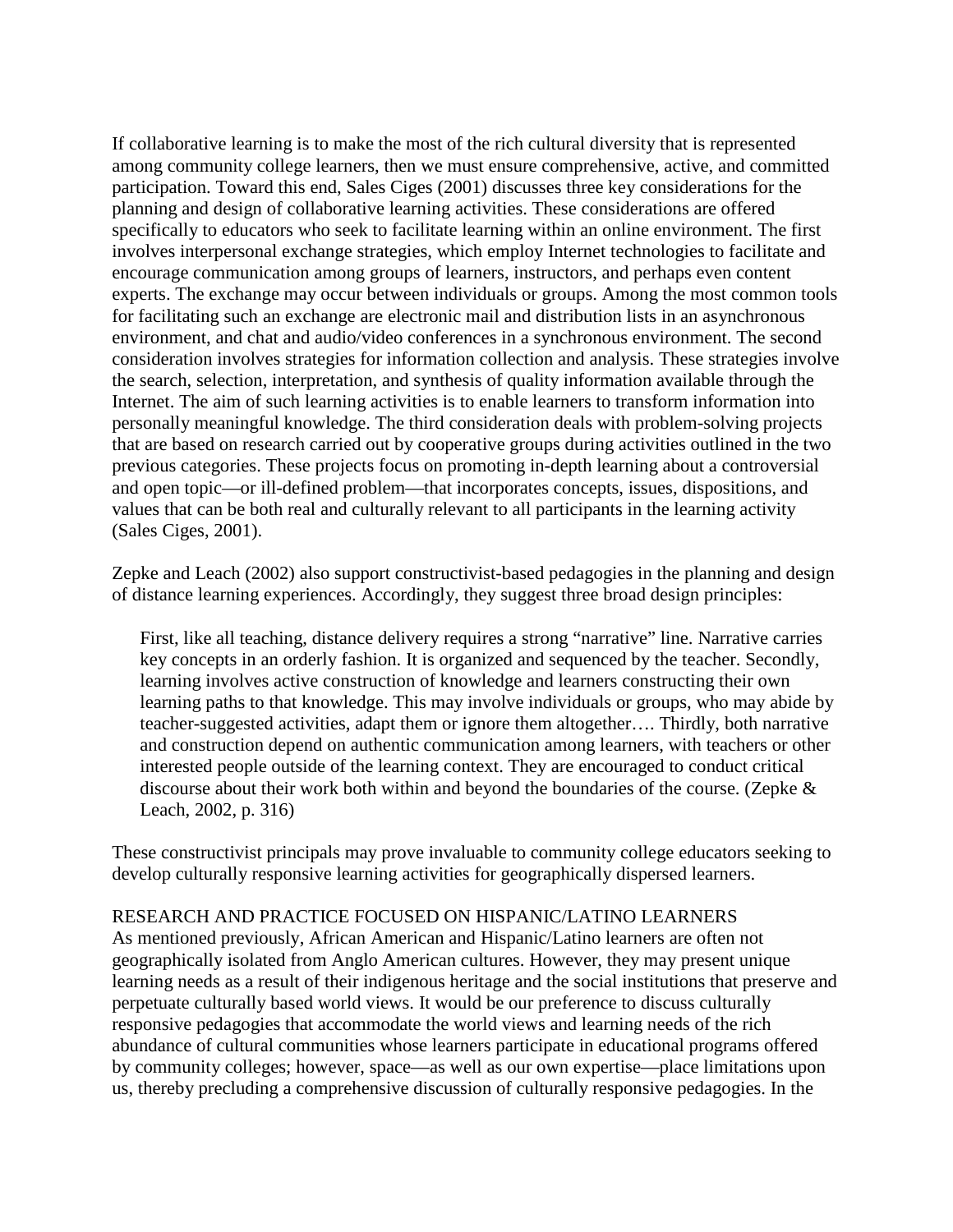next section, our own expertise leads us to briefly discuss research and practice that relate to the needs of Hispanic/Latino learners. Recognising its limitations, we use the term Hispanic/Latino in reference to members of any racial group whose ancestors made meaning of their experiences in the world through the Spanish language. Now, we turn to research and practice that focuses on accommodating the unique learning needs shared by many Hispanic/Latino learners.

Cifuentes and Murphy (2000) reported developing a cooperative distance-learning experience between predominantly Hispanic/Latino students in a Texas border school and culturally diverse students in a partner school hundreds of miles to the north. The students developed nine multimedia projects using videoconferencing and shared them with their peers at the partner school. In addition, during the videoconferences, students interacted in numerous ways such as discussing reading, performing skits, and debating issues. Through quantitative content analysis, Cifuentes and Murphy identified the impact of the cooperative distance-learning experience upon the multicultural understanding and the self-concept of both the students and teachers. These researchers found that the participating teachers developed empowering multicultural relationships from the experience, while their students developed multicultural understanding and positive self-concept. Examples of empowerment and positive self-concept included raised levels of academic aspirations and heightened poise during public speaking. Such learning outcomes would be prized by community college learners and their instructors.

Sanchez and Gunawardena (1998) provide guidelines for designing distance instruction and support for Hispanic/Latino learners. They note that Hispanic/Latino adult learners often demonstrate a strong preference for feedback, so the distance-learning instructor must be mindful to provide feedback frequently and thoroughly throughout the learning experience. Also, Hispanic/Latino learners often prefer activities that are collaborative rather than competitive. The opportunity to work in groups on projects that are planned, carried out, and evaluated by the group may accommodate these preferences. Hispanic/Latino adult learners also show a preference for reflectivity that is well-supported by asynchronous discussion boards. This is because these technologies allow time to think about questions and answers. Along the same lines, the authors suggest that in the two-way interactive television environment, broadcasts be broken into segments. This tactic enables learners to engage in group activities and discussion at their respective sites in between segments. This instructional strategy furthermore encourages reflection on the concepts themselves, as well as their possible applications to the local environment. Many Hispanic/Latino adult learners also prefer the concrete over the abstract. In other words, Hispanic/Latino adult learners tend to prefer a preference for tangible, specific, practical tasks over theory and broad general concepts. Such learners often enjoy active experimentation in learning. Finally, Hispanic/Latino adult learners typically prefer information processing, elaborative processing, and judgment over perception. These findings by Sanchez and Gunawardena imply that facilitators of distance-learning experiences offered through community colleges should strive to incorporate higher-order cognitive processing into learning activities. They should engage the learner in processing different types of information, synthesizing information, and making judgments based on the convergence of information with their own realities.

#### IMPLICATIONS AND RECOMMENDATIONS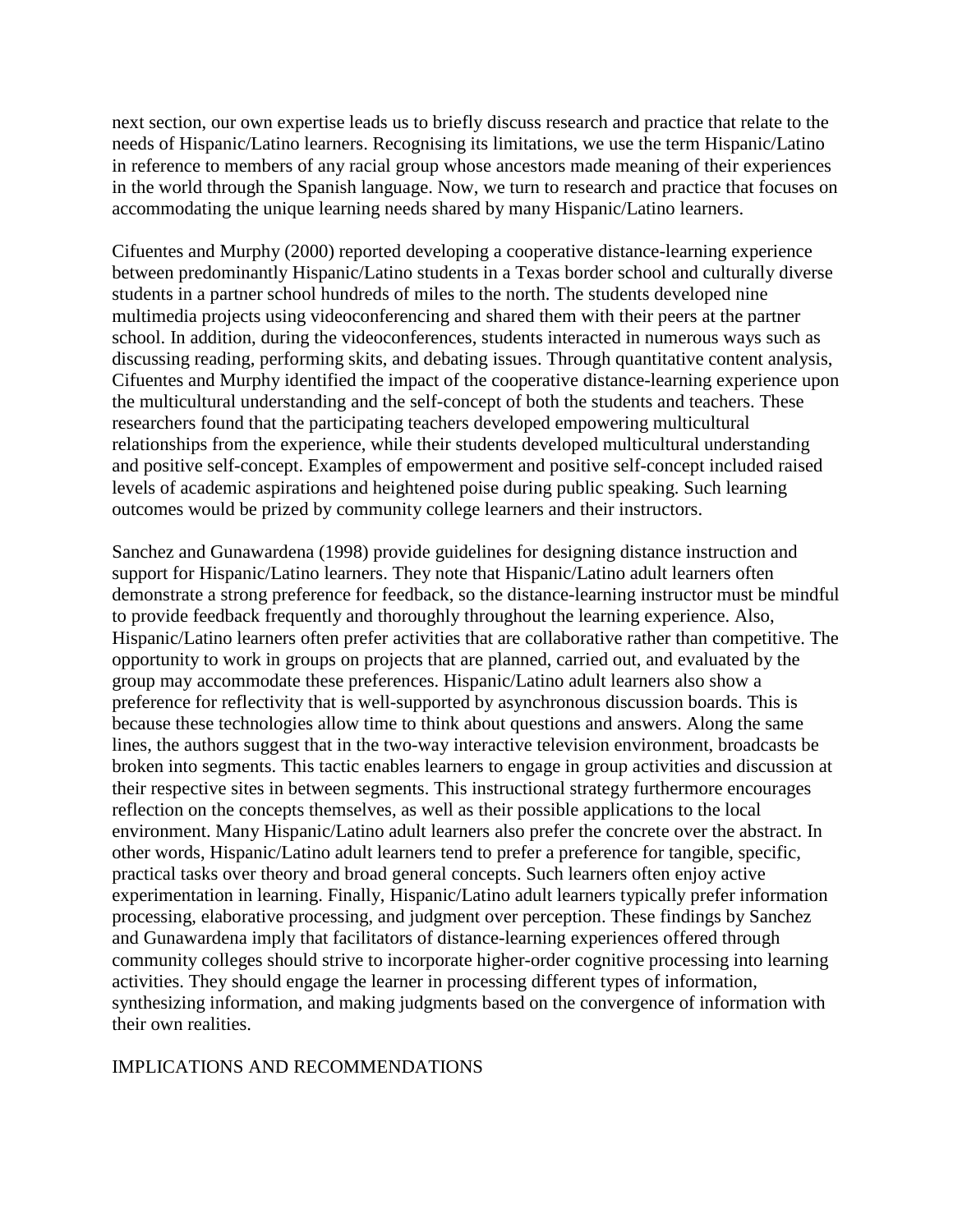Technology may not solve problems of equity and inclusion. In fact, it may even exacerbate such problems. As such, community college educators must make technology work for learners in particular cultural settings and must identify and ameliorate culture-based incompatibilities (McLoughlin, 2000; 1999). Research, practice, and observation have provided us with rudimentary theories addressing relationships between culture and learning. From these initial postulations, practical methodologies may be developed to ensure that technology-mediated learning experiences are less intimidating to, and more respectful of, members of marginalized cultures.

Future research may add weight and authority to these assumptions or may significantly modify them. This research will most likely follow two avenues of investigation, each bearing significance for community college educators. First, constructivist research will likely focus on how members of different cultures develop the cognitive structures associated with world view, habits of mind, and patterns of communication. Perhaps this line of research will identify and explain relationships between culture and human learning and development. Second, typological research will likely focus specifically on personality features and patterns of behavior that commonly appear in individual cultural or ethnic groups. The former line of research may offer community college educators a greater understanding of the effects of cultural forces on the human psyche. The latter may be more useful in the short term for developing learning experiences that accommodate the immediate needs of community college learners.

However much is learned from future research, progress toward achieving equity and inclusion in community college distance learning depends upon a sincere willingness on behalf of community college educators to confront the all-pervasive, pro-Western, cultural bias within distance-learning environments of late modernity. If the mission of the open-door community college—and its tacit commitment to equity and inclusion—is to move beyond rhetoric in the 21st century, community college educators must mitigate cultural, epistemological, and ideological hegemony and advocate for culturally responsive learning environments.

#### **REFERENCES**

Anakwe, U., Kessler, E., & Christensen, E. (1999). Distance learning and cultural diversity: Potential users' perspective. *The International Journal of Organizational Analysis*, *7*(3), 224 – 243 [CSA] [CrossRef]

Anderson, J. (1988). Cognitive styles and multicultural populations. *Journal of Teacher Education, 39(1), 2 – 8* [CSA] [CrossRef], [Web of Science  $\mathcal{D}$ ]

Boone, E. J., Safrit, R. D., & Jones, J. (2002). *Developing programs in adult education: A conceptual programming model.*, 2nd ed., Prospect Heights, IL: Waveland Press.

Bowers, C. (1988). *The cultural dimension of educational computing.* New York: Teachers College Press.

Chen, A., Mashhadi, A., Ang, D., & Harkrider, N. (1999). Cultural issues in the design of technology-enhanced learning systems. *British Journal of Educational Technology*, *30*(3), 217 – 230 [CROSSREF][CSA] [CrossRef], [Web of Science ®]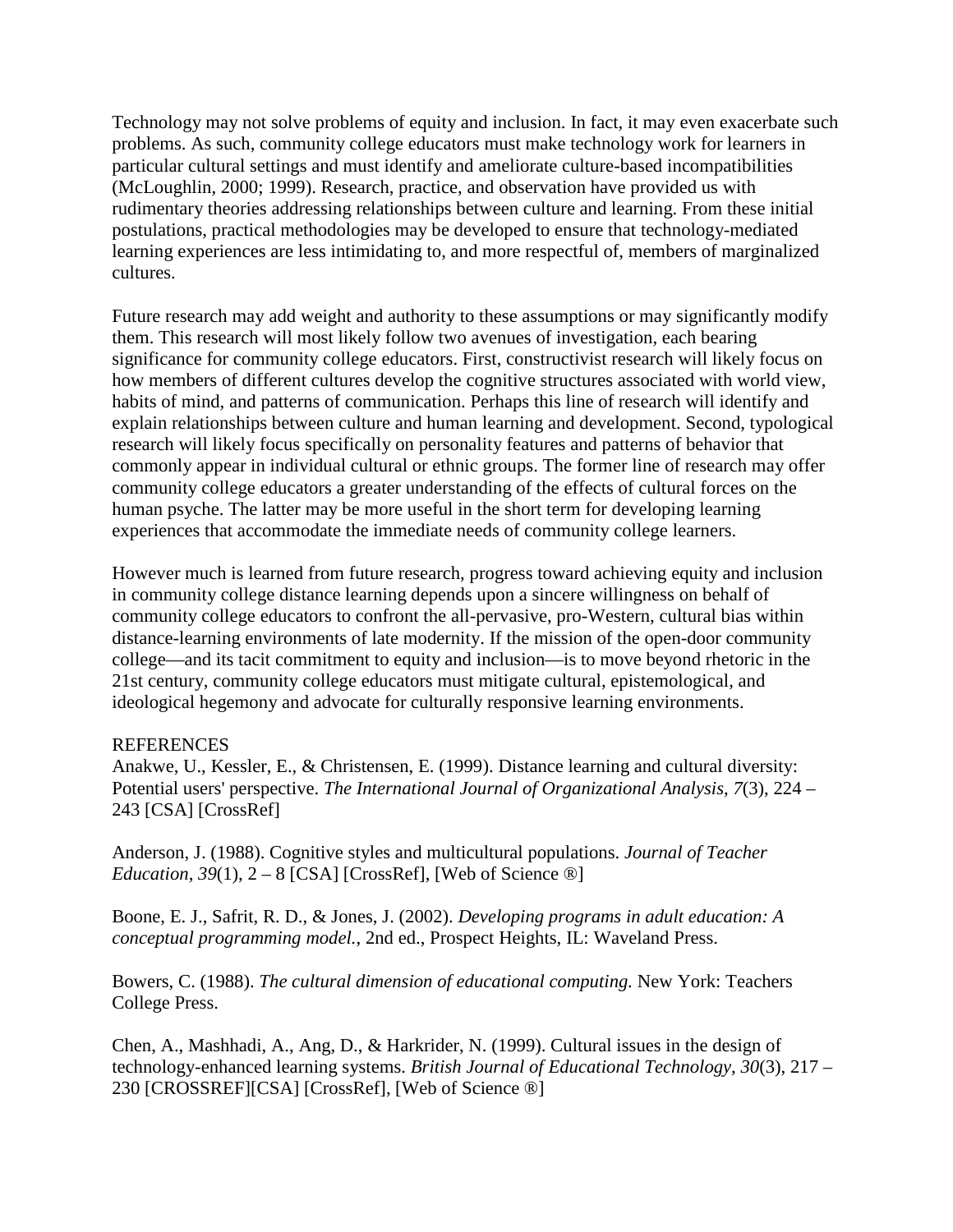Cifuentes, L. & Murphy, K. (2000). Promoting multicultural understanding and positive selfconcept through a distance learning community: Cultural connections. *Educational Technology Research and Development*, *48*(1), 69 – 83 [CROSSREF][CSA] [CrossRef], [Web of Science ®]

Collins, A. (1997). Design issues for learning environments. In E. Vosniadou, E. De Corte, R. Glaser, & H. Mandl (Eds.), *International perspectives on the psychological foundations of technology-based learning environments*. Hillsdale, NJ: Lawrence Erlbaum Associates.

Dunn, R. & Griggs, S. (1995). *Multiculturalism and learning style: Teaching and counseling adolescents*. Westport, CT: Praeger.

Durodoye, B. & Hildreth , B. ( 1995 ). Learning styles and the African American student. *Education, 116*(2), 241 – 247 [CSA] [CSA]

Henderson, L. (1993). Interactive multimedia computer courseware and culturally appropriate ways of learning. In C. Latchem, J. Williamson, & L. Henderson-Lancett (Eds.), *Interactive multimedia: Practice and promise* (pp. 189–203). London: Kogan Page.

Henderson, L. (1996). Instructional design of interactive multimedia: A cultural critique . *Education Technology Research and Development*, *44*(4), 85 – 104 [CROSSREF][CSA] [CrossRef], [Web of Science ®]

Hofstede, G. (1997). *Cultures and organizations: Software of the mind.* New York: McGraw-Hill.

Holmes, G. & LaBoone, E. (2002). The importance of culture when creating audio-enhanced, web-based instruction. *TechTrends*, 46(2), 56 – 61 [CSA] [CrossRef]

Joo, J. ( 1999 ). Cultural issues of the internet in classrooms. *British Journal of Educational Technology, 30*(3), 245 – 250 [CROSSREF][CSA] [CrossRef], [Web of Science ®]

Lagier, J. ( 2003 ). Distance learning and the minority student: Special needs and opportunities. *The Internet and Higher Education, 6*(2), 179 – 184 [CROSSREF][CSA] [CrossRef]

Lauzon, A. (1999). Situating cognition and crossing borders: Resisting the hegemony of mediated education. *British Journal of Educational Technology, 30*(3), 261 – 276 [CROSSREF][CSA] [CrossRef], [Web of Science ®]

Levin, J. S. (2001). *Globalizing the community college.* New York: Palgrave. [CrossRef]

McLoughlin, C. (1999). Culturally responsive technology use: Developing an on-line community of learners. *British Journal of Educational Technology, 30*(3), 231 – 243 [CROSSREF][CSA] [CrossRef], [Web of Science ®]